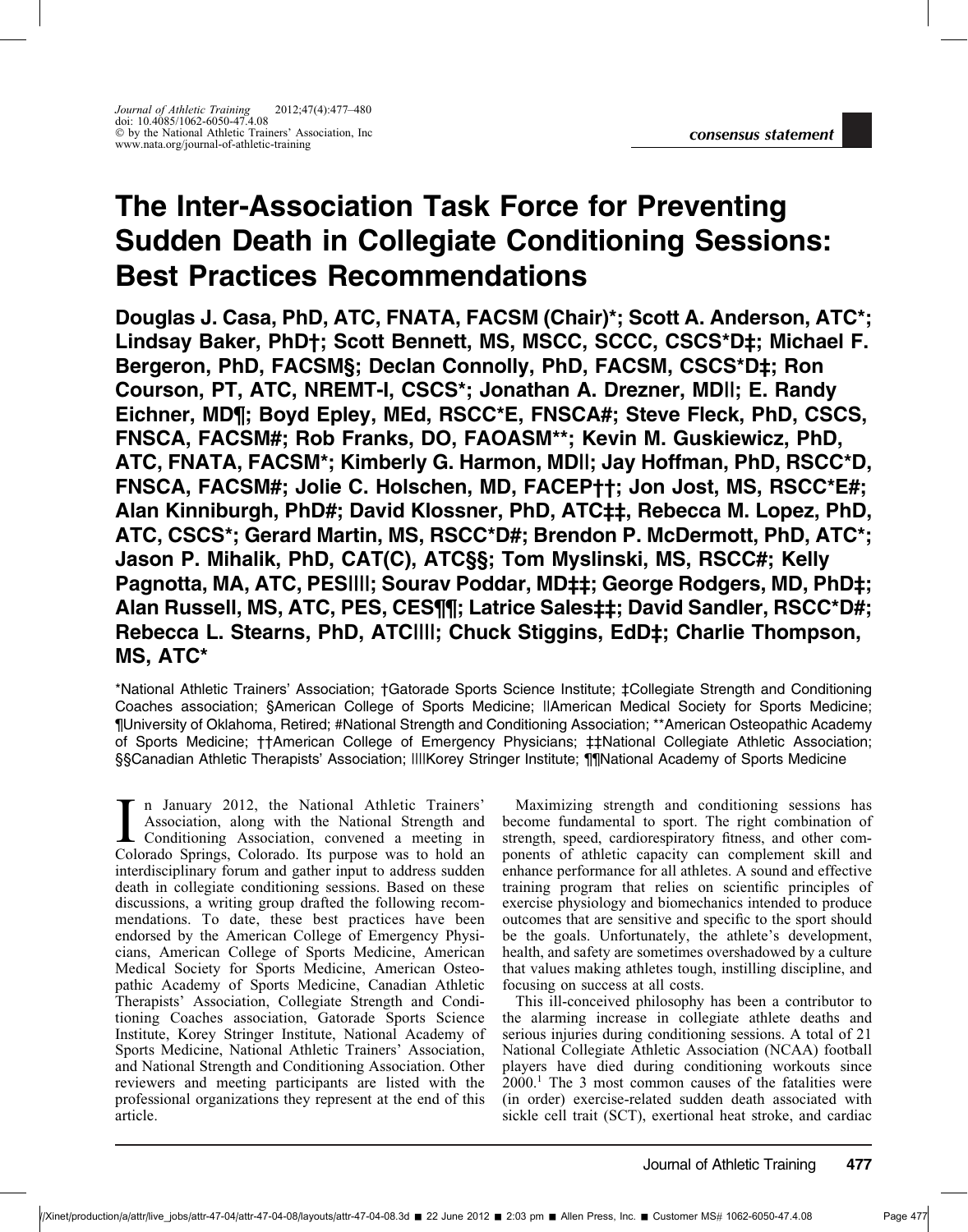conditions.<sup>1</sup> Seventy-five percent of the fatalities ( $n = 16$ ) were Division I football players.

Also, the incidence of exertional rhabdomyolysis in collegiate athletes appears to be increasing. Excesses in strength training and conditioning—workouts that are too novel, too much, too soon, or too intense (or a combination of these)—have a strong connection to exertional rhabdomyolysis. Introducing full-intensity workouts too quickly is especially high risk: 11 of the 21 deaths occurred during day 1 or day 2 workouts.

Rule changes enacted in 2003 related to heat acclimatization procedures during August football practices have been extremely effective. In the NCAA Division I Football Bowl Subdivision, no player died from practicing or playing in a game between 2000 and 2011. However, conditioning workouts continue to be a catalyst for catastrophic outcomes. It is imperative that similar guidelines be implemented to improve the safety of conditioning sessions. This consensus statement provides specific conditioning recommendations with the intent of ending conditioning-related morbidity and deaths of collegiate athletes.

## (1) Acclimatize Progressively for Utmost Safety

Conditioning periods should be phased in gradually and progressively to encourage proper exercise acclimatization and to minimize the risk of adverse effects on health. The first 7 to 10 days (at minimum, the first 4 separate-day workouts) of any new conditioning cycle (including but not limited to return in January, after spring break, return in summer, and return after an injury) are referred to as transitional periods. A written, progressive program of increasing volume, intensity, mode, and duration should be instituted for all transitional periods. These conditioning programs should be approved by a credentialed strength and conditioning coach ([S&CC] see following paragraphs). The S&CC should work cooperatively with medical staff (certified athletic trainer, team physician, or both) when developing transitional workout plans, particularly if the athlete is recovering from an injury or if any uncertainty exists regarding the pace of exercise progression.

Transitional periods should invoke an appropriate workto-rest ratio for the sport. A 1:4 work-to-rest ratio (with greater rest permissible) when conducting serial activity of an intense nature, for example, is a good starting place to emphasize recovery.

A qualified S&CC is knowledgeable about and uses acclimatization principles. Participation in summer workouts on campus under the supervision of an S&CC is preferable to unsupervised workouts elsewhere or workouts conducted by unqualified individuals.

Training programs should be individualized. Some athletes will require a longer acclimatization process. An athlete at a different level of preparedness from his or her teammates (due to injury or time away from training) should use a training program tailored to his or her level.

## (2) Introduce New Conditioning Activities Gradually

Any new exercise introduced into a strength and conditioning program should be added in a deliberate, gradual fashion by a qualified S&CC. This guideline is true for any aspect of the regimen but is particularly important during the early stages of a conditioning program.

## (3) Do Not Use Exercise and Conditioning Activities as Punishment

Physical activity should not be used as retribution, for coercion, or as discipline for unsatisfactory athletic or academic performance or unacceptable behavior. No additional physical burden that would increase the risk of injury or sudden death should be placed on the athlete under any circumstance.

## (4) Ensure Proper Education, Experience, and Credentialing of S&CCs

(A) Education. All S&CCs are required to obtain an undergraduate degree to sit for the examination and become credentialed. It is recommended that the degree be in exercise science or a related field of study.

The strength and conditioning profession is urged to establish an accredited educational curriculum at the collegiate level for entry-level programs. A suitable amount of coursework should be dedicated to the health and safety concerns of and challenges facing athletes, with a focus on preventing sudden death. This includes the prevention, recognition, and management of on-field emergencies. Continuing education requirements should ensure that certified S&CCs engage in educational opportunities that provide applicable, up-to-date information regarding important health and safety topics, emergency procedures, and preventing sudden death. Content should be reviewed annually, so that timely topics can be incorporated.

(B) Experience. Collegiate S&CCs should have adequate mentoring and experience to independently design and implement individual and team conditioning programs.

(C) Credentials. All S&CCs should be required to pass a certification examination credentialed by an independent accreditation agency. Competency standards, ongoing assessment, and continuing education requirements should be clearly documented.

All S&CCs should maintain certification in first aid, cardiopulmonary resuscitation (CPR), and use of an automated external defibrillator (AED).

## (5) Provide Appropriate Medical Coverage

An S&CC should be present during all strength and conditioning sessions and be prepared to provide first aid as soon as an athlete shows signs of distress. The S&CC should be able to administer CPR, apply an AED, and activate the emergency action plan (EAP) if needed. An athletic trainer or team physician should be present during each high-risk collegiate conditioning session (eg, sprinting, timed sessions, mat drills, stations). For lower-risk conditioning sessions and the strength portion of a conditioning program, an S&CC should be present and an athletic trainer should be on campus and accessible to assist if a problem arises. The institution should determine the need for and level of medical coverage for conditioning sessions. Among the factors to be considered are squad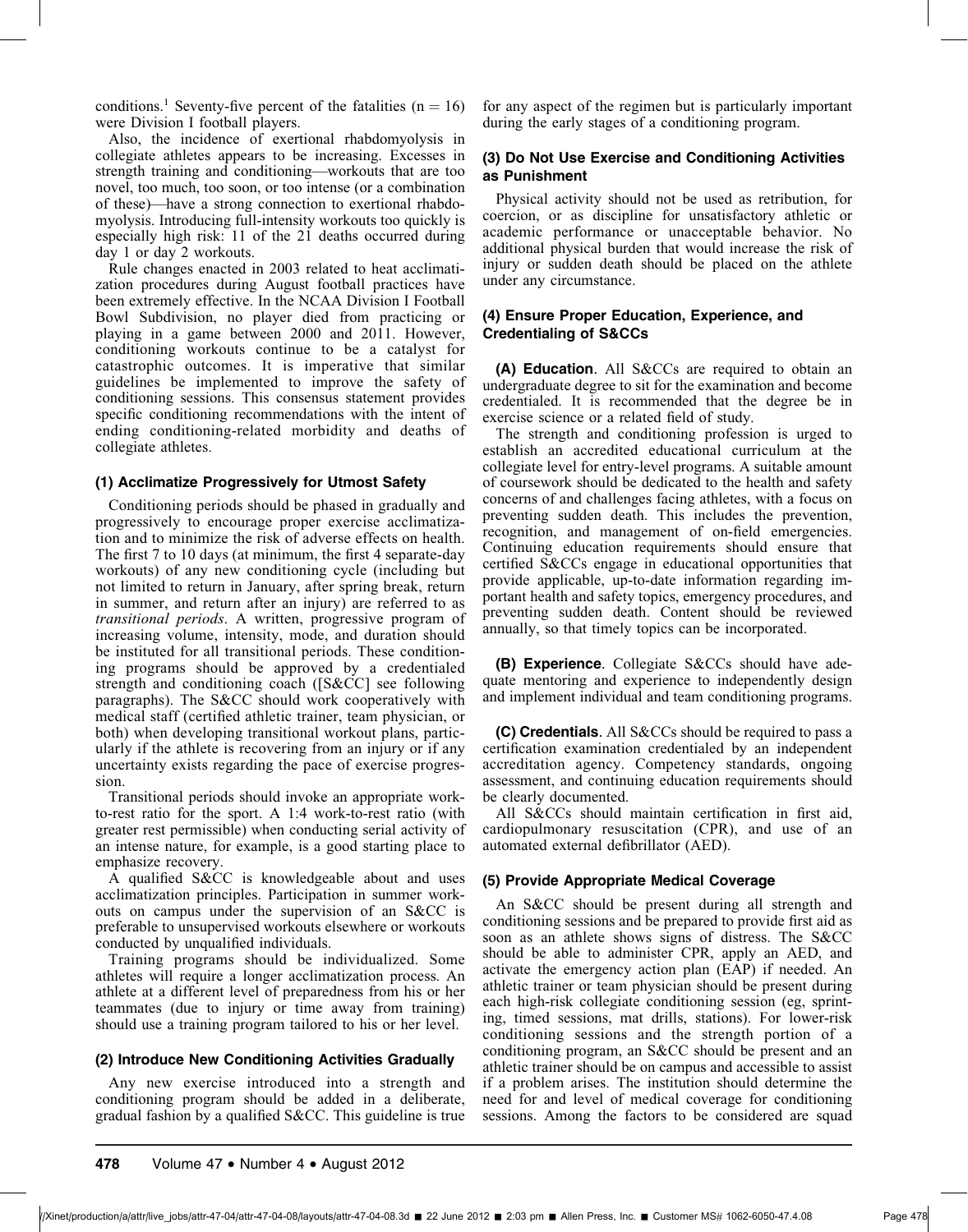size, type of athlete, time of year (eg, immediately postseason, off season, in season, summer), expected environmental conditions, and planned duration and intensity level of the workout.

## (6) Develop and Practice EAPs

Strength and conditioning venues should have EAPs specific to the venue, sport, and circumstances. $2,3$  The EAP should be developed by the sports medicine staff with the input of all concerned parties, approved by the head team physician, and most importantly, reviewed and rehearsed at least annually by all staff involved. A conditioning session should not take place if those supervising the session are not familiar with the EAP.

## (7) Be Cognizant of Medical Conditions

The most prevalent medical conditions associated with sudden death during collegiate strength and conditioning sessions are atraumatic cardiac conditions, exertional collapse associated with SCT, exertional heat stroke, and asthma.4–9 The designated medical supervisor must be familiar with the characteristics of exertional collapse and the differential diagnosis of the conditions listed earlier. Institutional, governing, and credentialing agencies for S&CCs, sport coaches, and sports medicine professionals should require ongoing continuing education covering these major health concerns.

The National Athletic Trainers' Association position statement<sup>10</sup> on preventing sudden death in sport is a recommended resource for recognition and treatment of these conditions. The likelihood of preventing problems is enhanced when S&CCs, sport coaches, and the medical staff are aware of the athlete's medical history, supplement use, medications, conditioning status, and acute illnesses, as well as other predisposing risk factors.

## Key Points

## (A) Exertional sickling and SCT-related concerns:

- Athletes should know their SCT status. Athletes who do not know their status should be encouraged to undergo testing and not invoke the waiver.
- -The S&CCs, sport coaches, and medical staff should be aware of the SCT status of each athlete as they would be aware of any other medical condition that may predispose an athlete to exertional collapse and death.
- -The supervising staff should know the common prevention, recognition, and treatment strategies for exertional collapse in those athletes with SCT.<sup>10</sup>
- Athletes tested for SCT should be made aware of the health implications of both positive and negative tests for SCT and be provided genetic counseling and education regarding the prevention and recognition of exertional sickling.

## (B) Exertional heat stroke:

- An exertional heat-stroke cooling plan (using a cooling modality with proven effectiveness) should be developed for each venue.

- A heat-acclimatization plan should be in place for transitional-period practice sessions that take place in warm or hot environments.
- Appropriate work-to-rest ratios based on intensity of activity, environmental conditions, and individual factors should be implemented. These breaks allow the body to cool and provide ample time for rehydration.

All S&CCs, sport coaches, and medical staff should be well versed in common prevention, recognition, and treatment strategies.

# (C) Cardiac conditions:

- Initial management of sudden cardiac arrest includes early activation of the emergency medical services system, early CPR, and early defibrillation.
- Sudden cardiac arrest of traumatic or atraumatic origin should be suspected in any collapsed and unresponsive athlete and an AED applied as soon as possible.
- A collapsed athlete experiencing seizures should be treated as having sudden cardiac arrest until proven otherwise.<sup>11</sup>
- Prompt resuscitation of young athletes with sudden cardiac arrest results in a high survival rate.<sup>10</sup>

Exertional rhabdomyolysis should also be comprehensively addressed. This condition can have serious health ramifications, but it is easily prevented when basic precautions are followed.

## (8) Administer Strength and Conditioning Programs

A strength and conditioning coach and a sports medicine staff member (athletic trainer or physician [or both]) should be part of the institution's athletics administration to encourage institutional ownership of the sports performance and sports medicine programs and effectively manage health- and safety-related concerns for the student-athlete. Ideally, a sport coach should not serve as the primary supervisor for an athletic health care provider or for an S&CC, nor should he or she have sole hiring or firing authority over those positions. The S&CC should work closely and cooperatively with the sports medicine staff. It is critical that S&CCs and athletic trainers have a harmonious, synergistic working relationship with open lines of communication.

A meeting should be held between the strength and conditioning staff and the sports medicine staff at the beginning of each semester and training season to discuss the health and safety concerns of at-risk athletes, including the sharing of pertinent medical information and conditions (eg, SCT status, asthma, diabetes, history of exertional heat illness) and applicable educational materials, including updates on sudden death risks and prevention strategies. The EAP should be reviewed and rehearsed to ensure proper assignment and execution of duties and responsibilities in the event the plan must be implemented.

## (9) Partner With Recognized Professional **Organizations**

The key organizations responsible for athletes' safety during strength and conditioning sessions should formalize a partnership to periodically review these best practices. The organizations include relevant athletic, coaching,